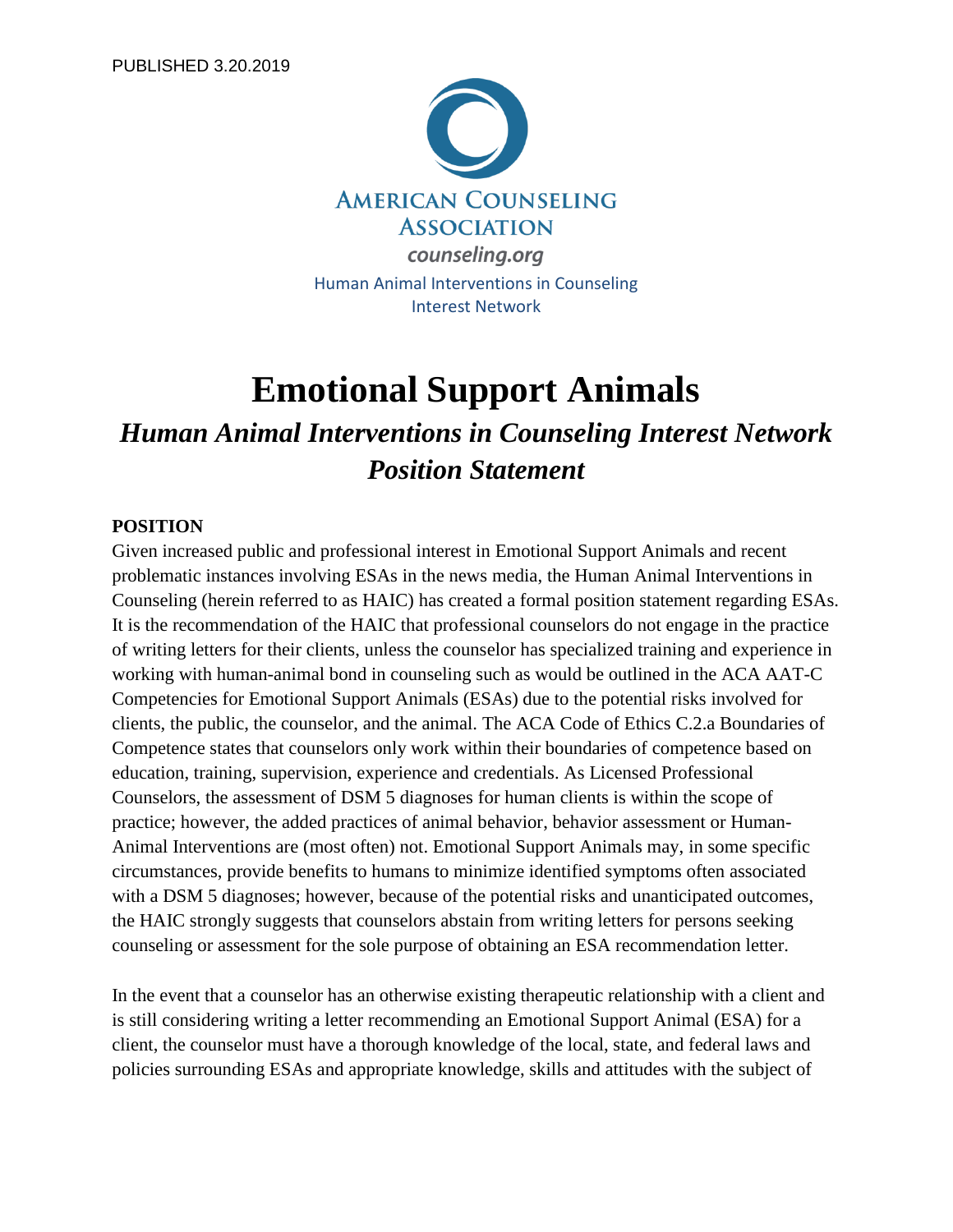## $\sim$  Page 2 of 5  $\sim$

therapeutic human-animal interactions before writing such a letter. The ACA's Code of Ethics C.2.e Consultations on Ethical Obligations includes "taking reasonable steps with other counselors, the ACA Ethics and Professional Standards Department, or related professionals when they have questions regarding their ethical obligations or professional practice." This may include working with animal trainers, behaviorists, or veterinary behaviorists to ensure that the clinician remains within their scope of practice. Since there is no overarching licensing or accrediting body for this matter, nor are there federal or state mandates at this time, the onus is on the clinician to ensure ethical practice. As such, this document will define an ESA and provide current policies and protocols surrounding the inclusion of ESAs. This document is not an exhaustive list, but will provide the minimum information required to make a decision to write a letter.

## **RISKS**

When considering writing a letter for an ESA, the counselor must be aware of inherent risks to the clinician, animal and client, as well as the public who will encounter such animals. All Service, Emotional Support, and Therapy animals must meet current state, local, and federal laws and policies regarding vaccinations and county licensing/registration, as would any other companion animal. Expenses and other considerations associated with such compliance are the responsibility of the animal's owner/handler, and financial or other access barriers do not exempt the owner from this legal responsibility. Specific potential risks to animals, clients, the public and counselors are identified below.

## **Risks to Animals**

- Neglect or other abuse; poor mental health may prevent adequate animal care
- Undue stress from consistent work during accompaniment, including stressful environments
- Undue stress from being handled by a person without specialized training
- Illness, undue stress, or injury from public interactions

### **Risks to Clients**

- Inadequate treatment of a mental health disorder
- Injury or property damage from an inadequately trained or socialized animal
- Zoonotic infection or disease
- Animal allergies
- Potential fraud/legal concerns if ESA is misrepresented as a service animal
- Financial and emotional burdens due to potential behavior problems associated with inadequately trained and socialized companion animals
- Misconception that a relationship with an ESA replaces or substitutes for professional mental health care or human relationships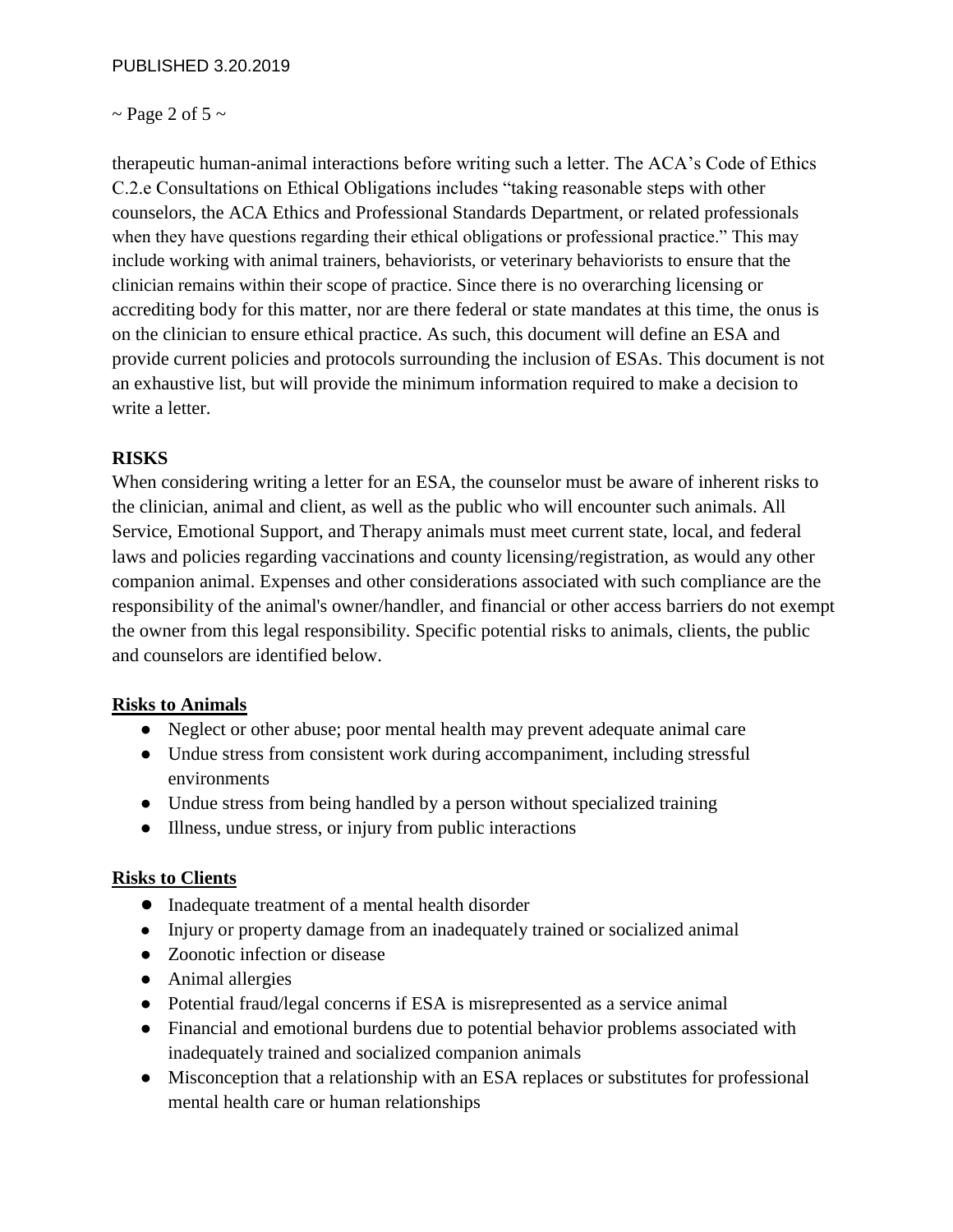~Page 3 of 5  $\sim$ 

## **Risks to the Public**

- Injury or emotional damage from inadequately trained animal
- Untrained or unsocialized animals may be more likely to be stressed or aggressive in public
- Unsocialized animals may be disruptive and interfere with normal activities
- Maladaptive interactions with other animals (especially toward service animals)
- Zoonotic infection or disease from animal
- Animal allergies and phobias
- Contributes to public skepticism, which hurts those with valid helper animals
- The more unsuitable the animal, the greater the risk (i.e. exotic pet, undomesticated/wild animal)
- When more fraudulent animals have greater public access, more public risk is incurred

## **Risks to the Counselor**

- Liability for adverse client outcomes due to inadequate treatment
- Potential provider role conflicts: Forensic vs Counseling
- Potential liability for injury/illness caused by animal to client or others
- Potential fraud if inadequate evaluation done to demonstrate need for animal
- Ethical considerations for inadequate education about ESAs and their role in comprehensive treatment
- Potential to be called to testify if the ESA is challenged or if an incident occurs

## **DEFINITIONS**

It is vital to know the differences between a service animal, therapy animal and emotional support animal. HAIC follows the definitions and [Summary of Legal Rights of Access for](file:///C:/Users/johnson2/AppData/Local/Temp/Assistance-Animals-Rights-Access-Fraud-AVMA.pdf)  [Assistance Animals](file:///C:/Users/johnson2/AppData/Local/Temp/Assistance-Animals-Rights-Access-Fraud-AVMA.pdf) as published and endorsed by the American Veterinary Medical Association (2017).

**NOTE:** It is worthwhile to note that any helper animal described above may be legally and permissibly asked to leave any premises if the animal is not vaccinated or licensed through the county, behaves aggressively/disruptively/inappropriately, urinates or defecates inappropriately, or is unhygienic (including strong offensive odors).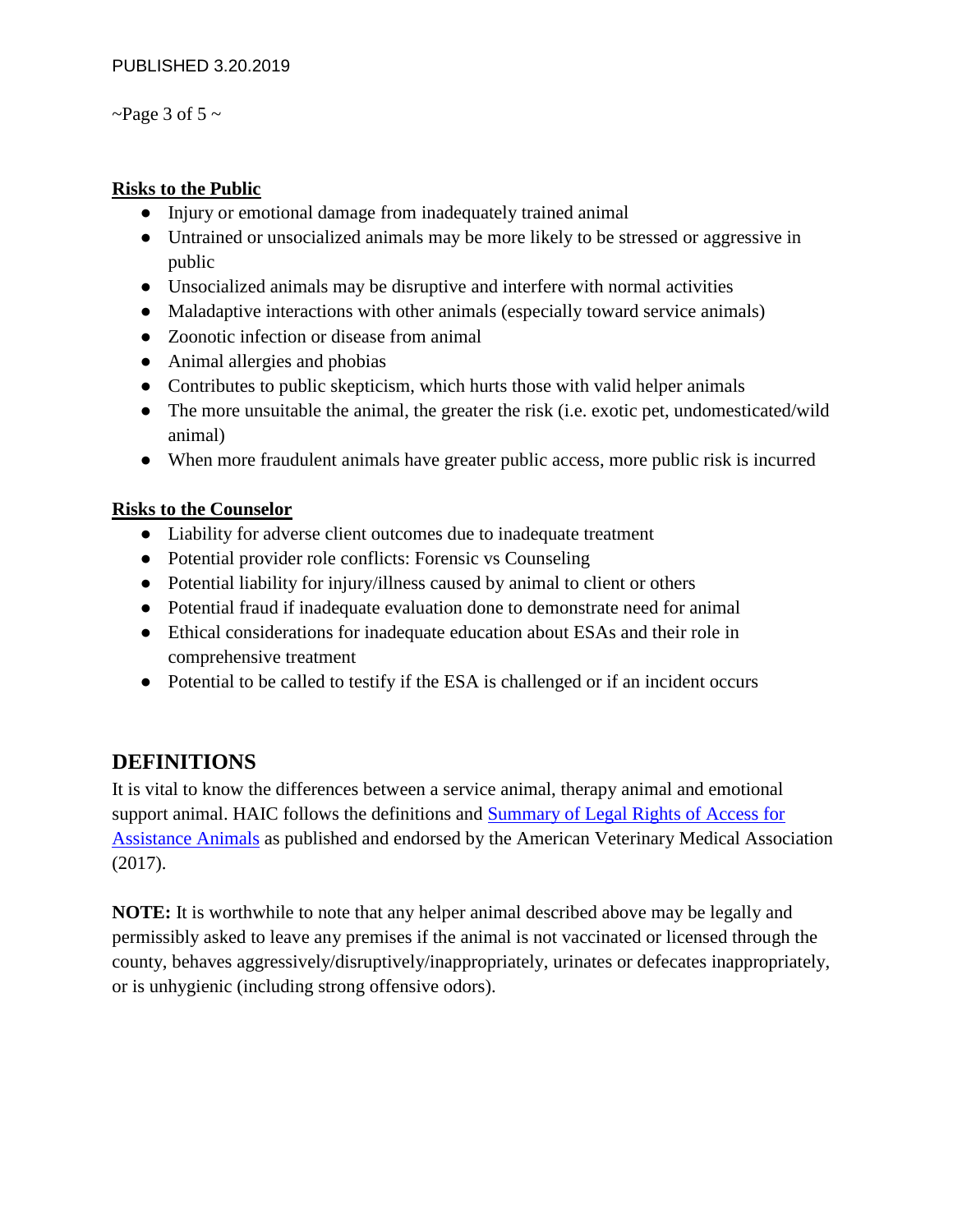#### $\sim$  Page 4 of 5  $\sim$

## **ABOUT ESAs HOW DOES AN ANIMAL BECOME AN ESA**

At this time, the ONLY way for an animal to be appropriately documented as an ESA is a letter from a licensed healthcare or human service provider stating that the animal is necessary for the individual's treatment. Because ESAs are not intended to have public access or accompany individuals in public contexts, no additional training or suitability screening is required. While this lack of preparation and evaluation is appropriate for individuals living with ESAs in their homes, it can become problematic when unprepared animals and handlers engage in the highly stressful, cramped, and unpredictable contexts associated with airline travel.

## **FRAUDULENT ESA DOCUMENTATION**

- As described above, the ONLY way to document an ESA as such is through the healthcare or human service provider's letter
- The ADA and DOJ do not currently recognize **any** form of certificate, identification card, vest, or tag as proof of an animal's designation as a service animal OR and emotional support animal. ALL of these items may be considered fraudulent, regardless of the claims asserted on the 'documentation' items.
- For purchase online "registration" and "certification" documentation is fraudulent and does not constitute appropriate documentation of any type of helper animal
- Vests, identification tags, and identification cards are not required of service animals, although some handlers choose to use a vest to discourage others from approaching or distracting the service dog

### **POLICIES SPECIFIC TO ESAs**

Individuals with disabilities may request reasonable accommodations for an ESA under the following Acts.

## **FAIR HOUSING ACT**

Fair Housing Act, Section  $504<sup>1</sup>$ 

### **AMERICANS WITH DISABILITIES ACT**

[Americans with Disabilities Act](https://adata.org/publication/service-animals-booklet)<sup>2</sup>

## **AIRLINE CARRIER ACT**

**[The Air Carrier Access Act \(ACAA\)](https://www.transportation.gov/individuals/aviation-consumer-protection/service-animals-including-emotional-support-animals)**

<sup>&</sup>lt;sup>1</sup> https://www.hud.gov/program\_offices/fair\_housing\_equal\_opp/disability\_main

<sup>2</sup> <https://adata.org/publication/service-animals-booklet>